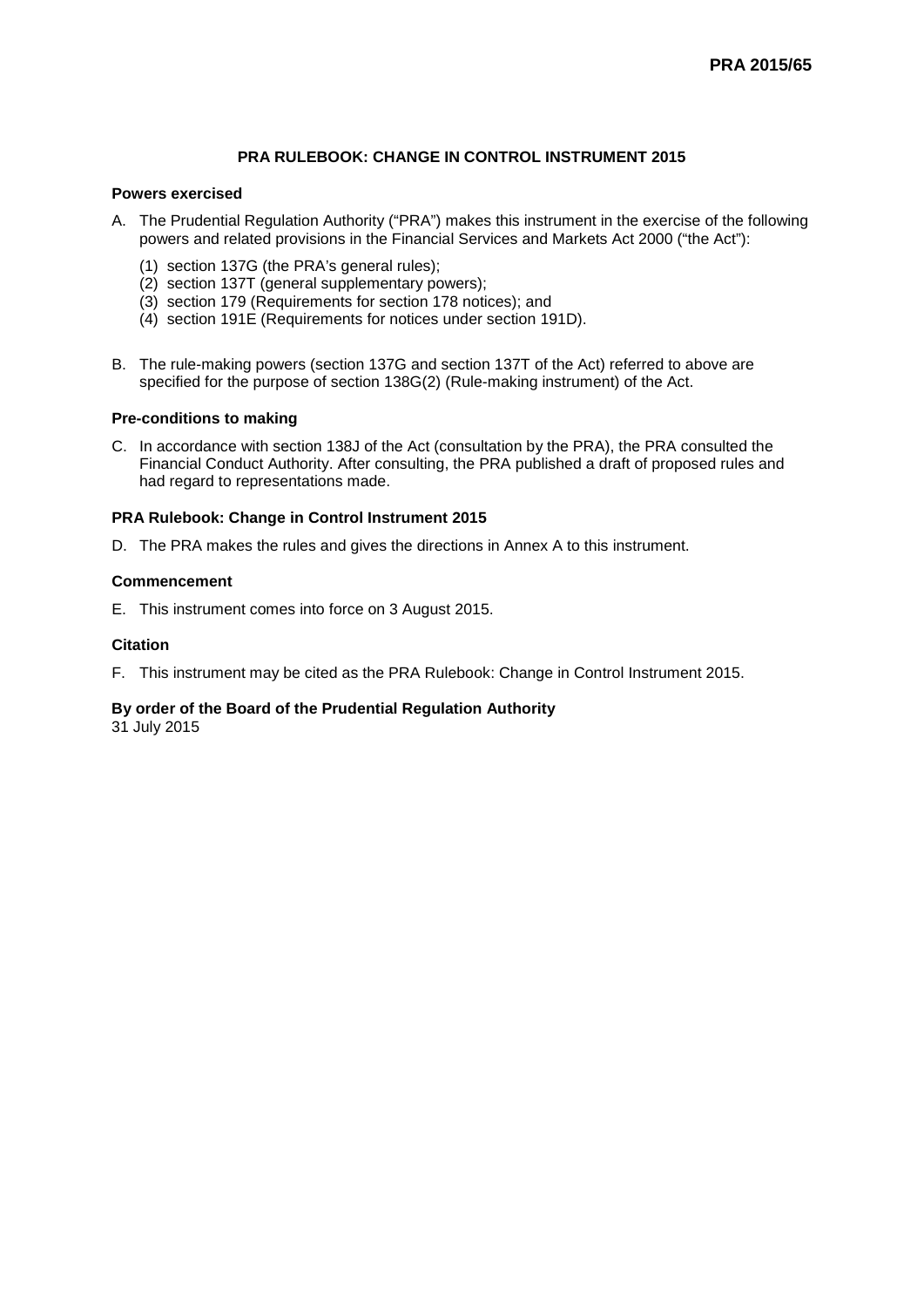## **Annex A**

In this Annex, the text is all new and is not underlined.

**Part** 

# **CHANGE IN CONTROL**

## **Chapter content**

- **1. APPLICATION AND DEFINITIONS**
- **2. OBLIGATIONS ON CONTROLLERS AND PROPOSED CONTROLLERS**
- **3. OBLIGATIONS ON FIRMS**
- **4. ONGOING NOTIFICATION REQUIREMENTS**
- **5. ANNUAL CONTROLLERS REPORT**
- **6. FORMS**

**Links**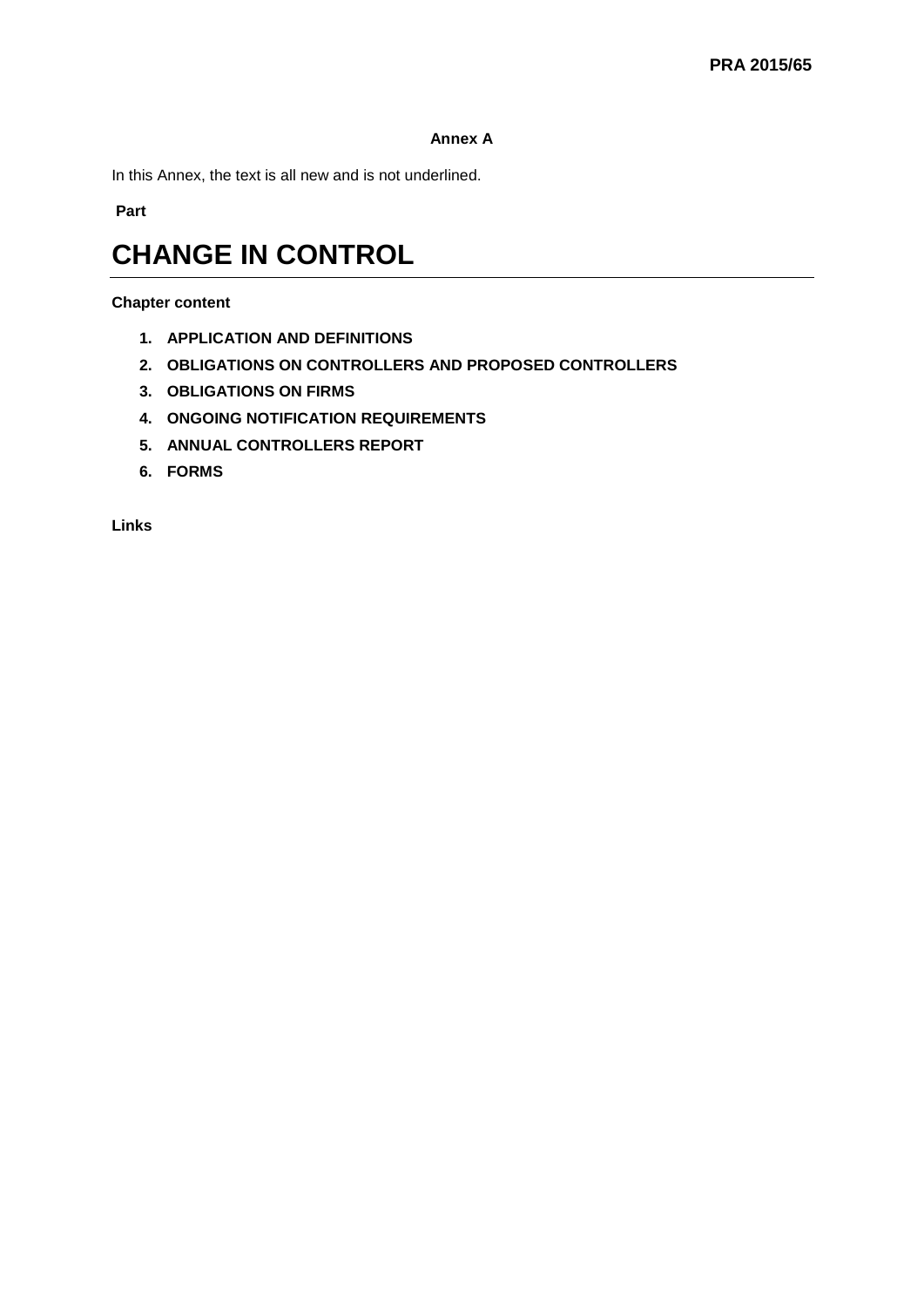## **1 APPLICATION AND DEFINITIONS**

- 1.1 (1) Unless otherwise stated, this Part applies to every *firm* except:
	- (a) an *incoming firm*;
	- (b) a *non-directive friendly society*.
	- (2) Chapter 5 (Annual Controllers Report) does not apply to a *credit union*.
	- (3) The *PRA* directs that Chapter 2 (Obligations on Controllers) applies to *persons* required to give to the *PRA* a *section 178 notice* or a notice under section 191D of *FSMA*.
- 1.2 In this Part, the following definitions shall apply:

#### *acquiring control*

has the meaning given in section 181 of *FSMA*, read in conjunction with the *Exemption Order*.

#### *Annual Controllers Report*

means the relevant form referred to in Chapter 6.6

#### *ceasing to have control*

has the meaning given in section 183(3) of *FSMA*, read in conjunction with the *Exemption Order*.

#### *change in control*

means any situation amounting to *acquiring control*, *ceasing to have control*, *increasing control*, or *reducing control*.

#### *controller*

has the meaning given in section 422 of FSMA, read in conjunction with the *Exemption Order*.

### *Controller's Form*

means the relevant form referred to in Chapter 6.1 to 6.5.

#### *Exemption Order*

means the Financial Services and Markets Act 2000 (Controllers) (Exemption) Order 2009 (SI 2009/774).

#### *increasing control*

has the meaning given in section 182 of FSMA, read in conjunction with the *Exemption Order*.

#### *investment manager*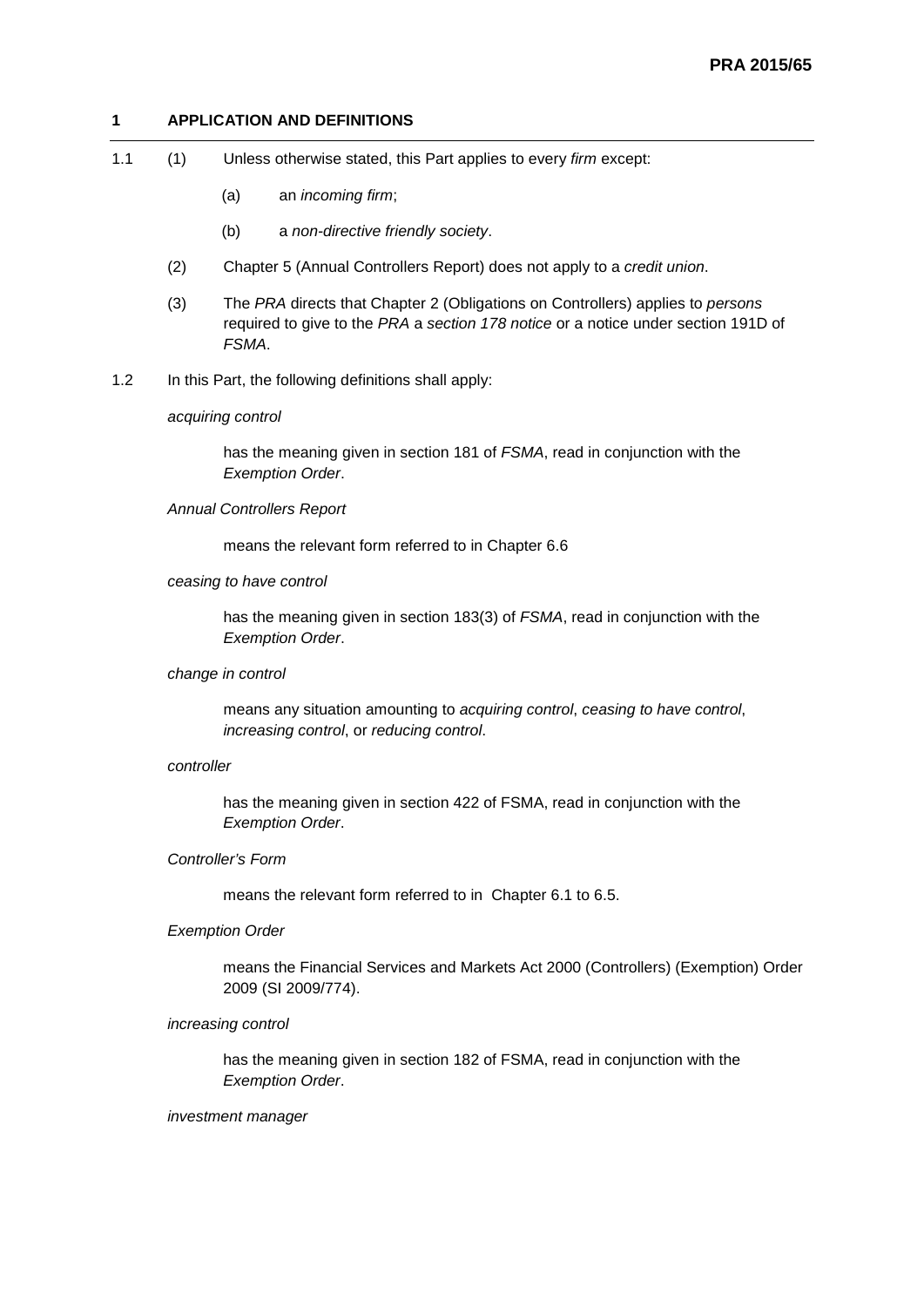has the meaning given in the *FCA Handbook* from time to time other than for the purposes of the part of the *FCA Handbook* in Specialist sourcebooks that has the title Listing Rules.

*reducing control*

has the meaning given in section 183(1) and (2) of *FSMA*, read in conjunction with the *Exemption Order*.

*section 178 notice*

has the meaning given in section 178(3) of *FSMA*.

*UK domestic firm*

means a *firm* that has its registered office (or, if it has no registered office, its head office) in the United Kingdom.

## **2 OBLIGATIONS ON CONTROLLERS AND PROPOSED CONTROLLERS**

- 2.1 The *PRA* directs that a *person* submitting a *section 178 notice* in accordance with section 178(1) of *FSMA* must do so using the relevant *Controller's Form*.
- 2.2 (1) The *PRA* directs that a *person* who has submitted a *section 178 notice* must notify the *PRA* immediately if the *person* becomes aware, or has information which reasonably suggests, that the *person* has or may have provided the *PRA* with information which was or may have been false, misleading, incomplete or inaccurate, or has or may have changed in a material particular.
	- (2) The notification must include:
		- (a) details of the information which is or may be false, misleading, incomplete or inaccurate, or has or may have changed;
		- (b) an explanation of why such information was or may have been provided; and
		- (c) the correct information.
	- (3) If the information in (2)(c) is not immediately available for submission with the *section 178 notice*, the *PRA* directs that the information must instead be submitted as soon as possible.
	- (4) The requirement in (1) ceases if the *change in control* occurs or will not take place.
- 2.3 The *PRA* directs that a notice under section 191D of *FSMA* must provide details of the extent of control (if any) that the *controller* will have following the *change in control*.
- 2.4 Where a *controller* or proposed *controller* that is an *investment manager* is complying with the directions in 2.1 and 2.3 in connection with the acquiring or disposal of listed shares in the course its fund management activity, the *PRA* directs that it may use the *Controller's form* at 6.5.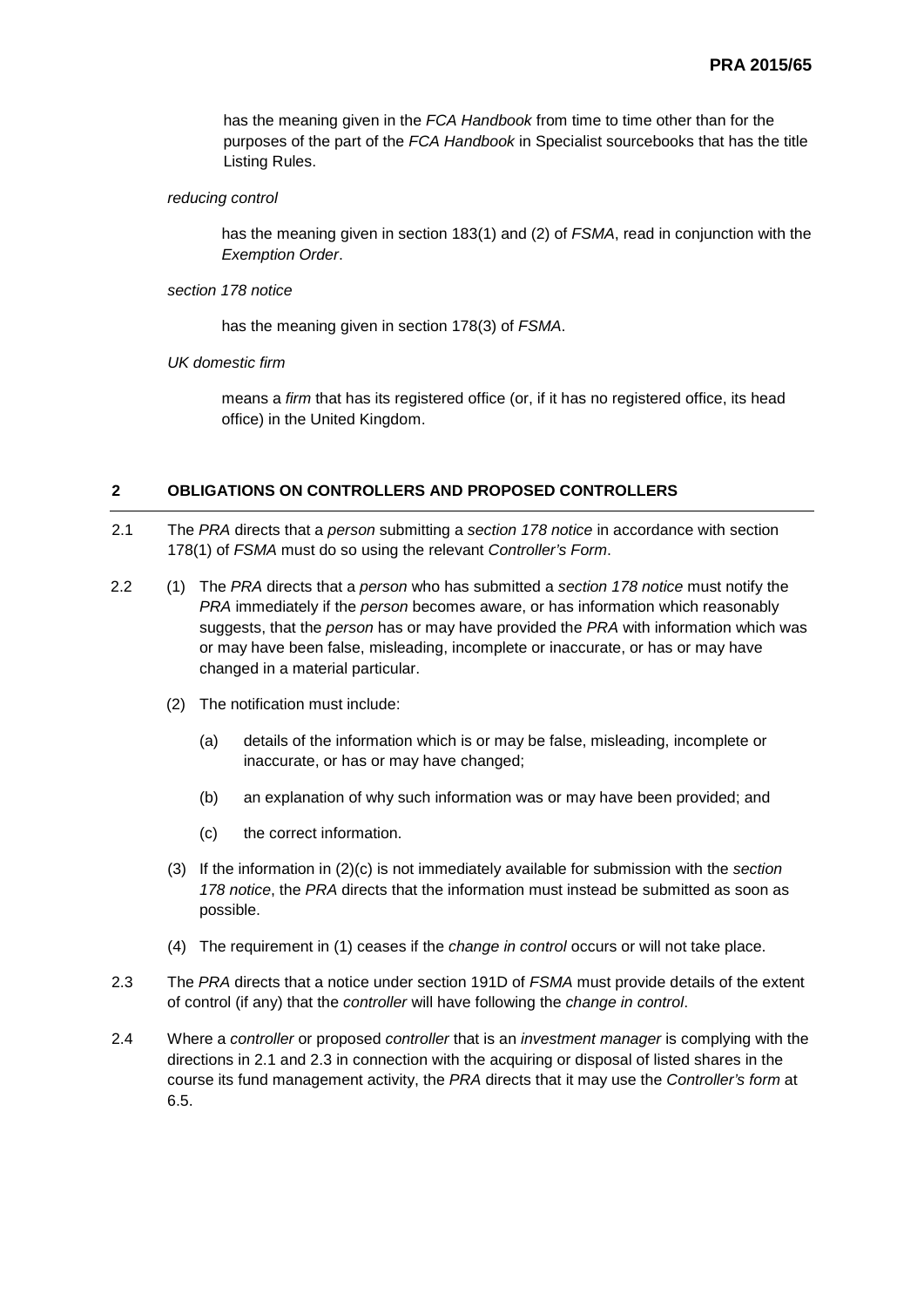## **3 OBLIGATIONS ON FIRMS**

- 3.1 A *UK domestic firm*, other than a *non-directive firm* or a *building society*, must notify the *PRA* of:
	- (1) a *person acquiring control* over the *firm*;
	- (2) an existing *controller increasing control* over the *firm*;
	- (3) an existing *controller reducing control* over the *firm*; or
	- (4) an existing *controller ceasing to have control* over the *firm*.
- 3.2 A *building society* or a *non-directive firm* must notify the *PRA* of:
	- (1) a *person acquiring control* over the *firm*; or
	- (2) an existing *controller ceasing to have control* over the *firm*

unless that *person's acquiring* or *ceasing to have control* is exempt from the notification requirement in sections 178 or 191D of *FSMA* by virtue of the *Exemption Order*.

- 3.3 An *overseas firm* other than an *incoming firm* must notify the *PRA* of:
	- (1) a *person acquiring control* over the *firm*;
	- (2) an existing *controller increasing control* over the *firm*;
	- (3) an existing *controller reducing control* over the *firm*; or
	- (4) an existing *controller ceasing to have control* over the *firm*.
- 3.4 The notifications in 3.1 to 3.3 must:
	- (1) be made:
		- (a) as soon as the *firm* becomes aware that a *person*, whether alone or acting in concert, has decided to *acquire control*, to *increase control* or to *reduce control*; or
		- (b) if the *change in control* takes place without the knowledge of the *firm*, within 14 days of the *firm* becoming aware of the *change in control* concerned;
	- (2) in relation to *acquiring control* or *increasing control,* contain as much of the following information as the *firm* is able to provide, having made reasonable enquiries from *persons* and other sources as appropriate:
		- (a) the name of the *firm;*
		- (b) the name of the *controller* or proposed *controller* and, if it is a body corporate and is not an authorised person, the names of its directors and its *controllers*;
		- (c) a description of the proposed event including the shareholding and voting power of the *person* concerned, both before and after the *change in control*; and
		- (d) any other information of which the *PRA* would reasonably expect notice;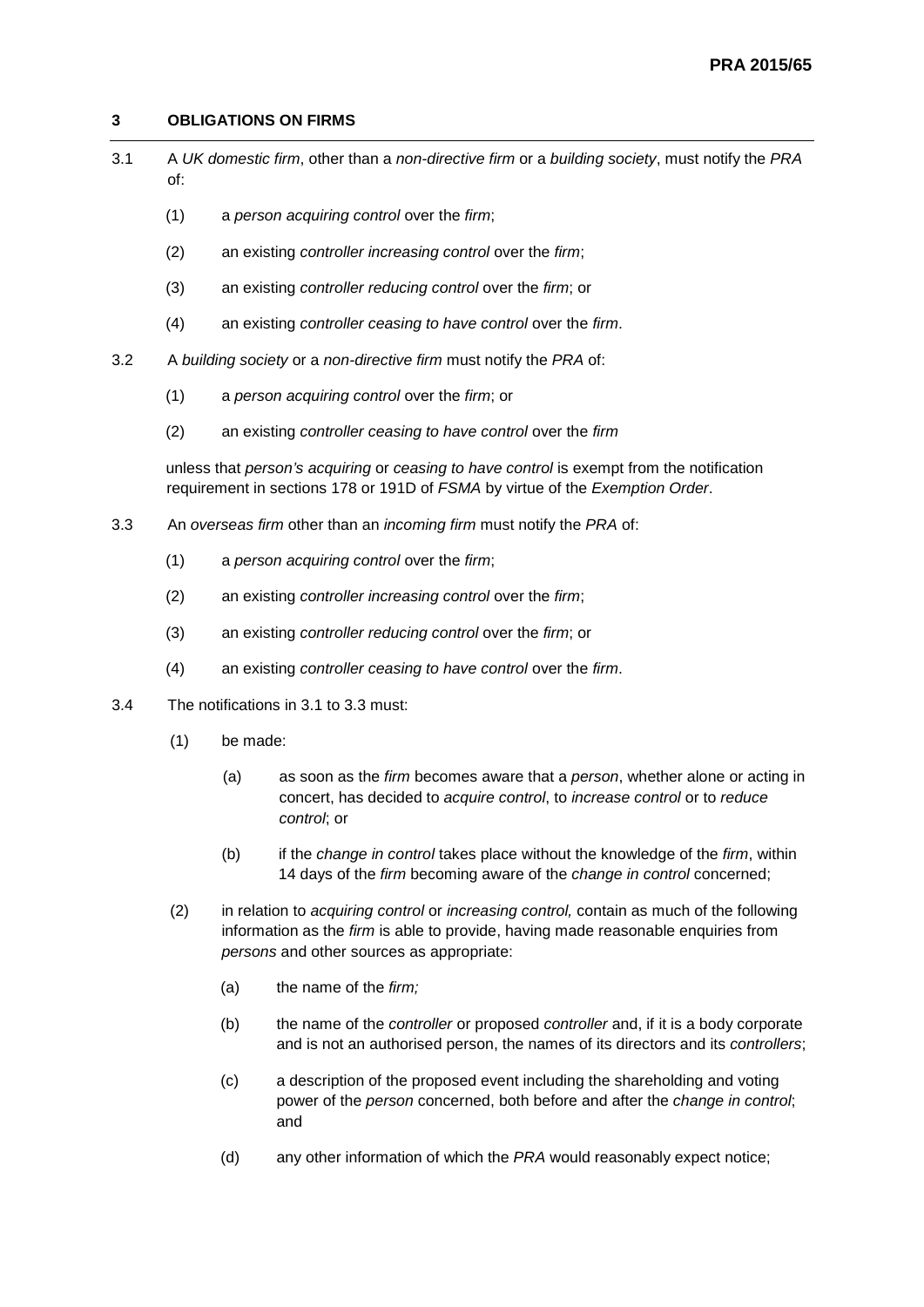- (3) in relation to a *reducing control*, contain the following:
	- (a) the name of the *controller*; and
	- (b) details of the extent of control (if any) which the *controller* will have following the reduction in *control*.
- 3.6 (1) A *UK domestic firm* must notify the *PRA* immediately if, in the period between a *section 178 notice* being submitted and the occurrence of the *change in control*, the *firm* becomes aware, or has information which reasonably suggests, that the *person* submitting the notice has or may have provided the *PRA* with information which was or may have been false, misleading, incomplete or inaccurate, or has or may have changed in a material particular.
	- (2) The notification must include:
		- (a) details of the information which is or may be false, misleading, incomplete or inaccurate, or has or may have changed;
		- (b) an explanation why such information was or may have been provided; and
		- (c) the correct information.
	- $(3)$  If the information in  $(2)(c)$  is not immediately available for submission with the notification, the information must instead be submitted as soon as possible.
- 3.7 During the period referred to in 3.6, a *UK domestic firm* must take reasonable steps to keep itself informed about the circumstances of the *controller* or the proposed *controller* to which the notification related.
- 3.8 A *firm* must notify the *PRA*:
	- (1) when a *change in contr*ol which was previously notified under 3.1 to 3.3 has taken place; or
	- (2) if the *firm* has grounds for reasonably believing that the event will not now take place.
- 3.9 The notification under 3.8 must be given within 14 days of the *change in control* or of having the grounds (as applicable).

## **4 ONGOING NOTIFICATION REQUIREMENTS**

- 4.1 A *firm* must notify *PRA* immediately it becomes aware of any of the following matters in respect of one or more of its *controllers*:
	- (1) if a *controller*, or any entity subject to his *control*, is or has been the subject of any legal action or investigation which might put into question the integrity of the *controller*;
	- (2) if there is a significant deterioration in the financial position of a *controller*;
	- (3) if a corporate *controller* undergoes a substantial change or series of changes in its *governing body*;